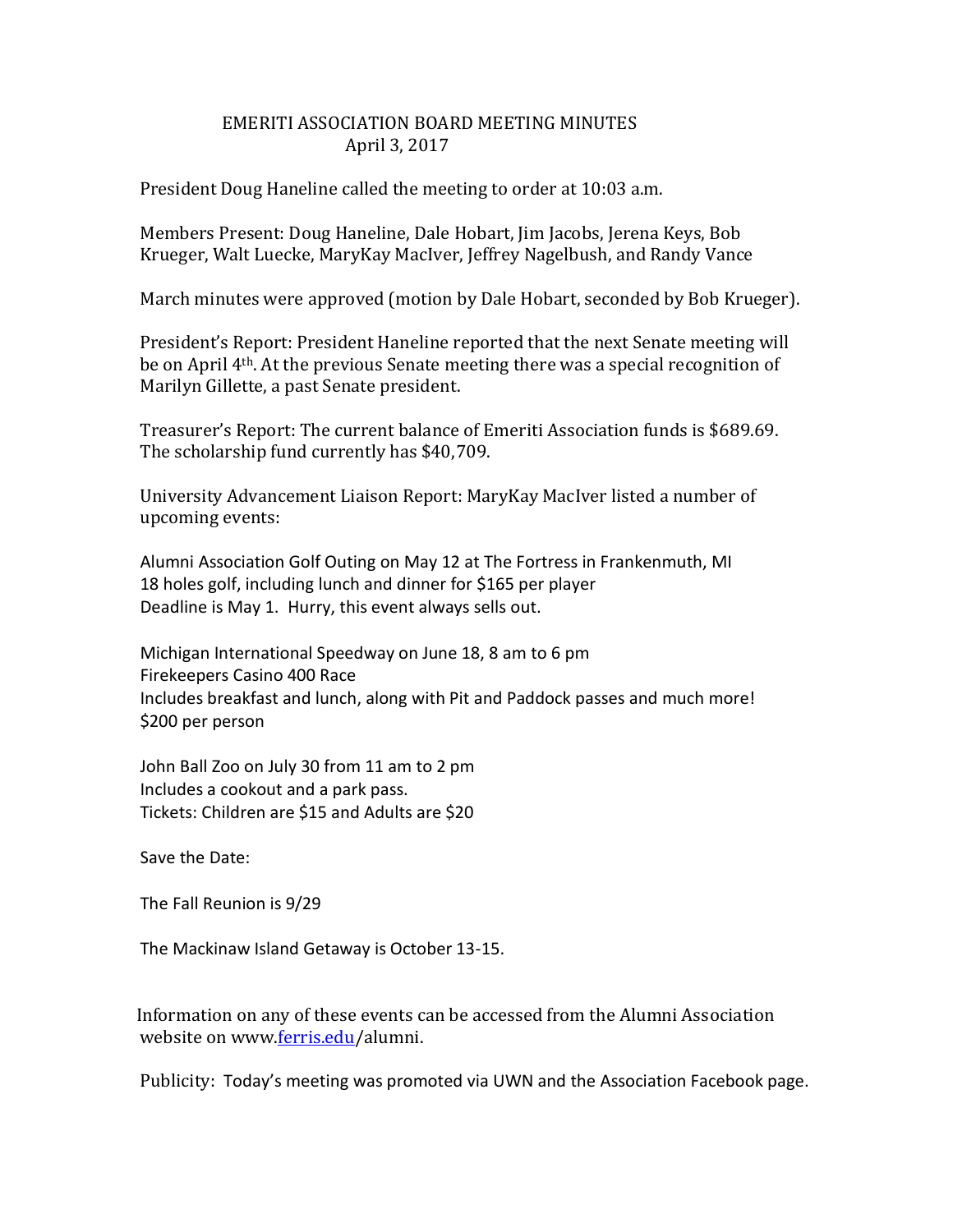Social: Walt Luecke reported that the Emeriti lunch will be at the Rock on May 10 and will cost \$10. The annual Emeriti picnic will be on August 16. There will be no golf outing this year. A discussion was held as to where to have the fall luncheon.

Membership: No report

Service: A card was sent to the family of Tom Cook.

Professional Concerns: No report

Fundraising Committee: MaryKay MacIver reported that Bob Carter, Chair of the Fundraising Committee has met with AVP Bob Murray to identify additional strategies for fundraising efforts for the Emeriti Association. Additional meetings are planned.

Helen's Garden: MaryKay reported that Alice Bandstra met with the president of Sigma Pi to discuss cleanup/mulching of the garden beds in April. MaryKay met with Rich Coby to discuss an appropriate tree for the History Task Force to purchase in memory of Helen Ferris, who passed away 100 years ago on March 23. They will be purchasing a Louisa Crab to plant this spring in the garden. Date TBD. MaryKay confirmed with the Commencement Office that we will receive 25 geraniums after the ceremonies on May 6.

Florida and Arizona Liaisons: No report.

Newsletter: Randy Vance reported that the next newsletter will out in June. The deadline for this newsletter is May 15th.

Social Media: Dale Hobart said that more new material has been added.

Old Business: Jeffrey Nagelbush reported that the AARP Fraud Watch workshop scheduled for May 10<sup>th</sup> in Ballroom C of the University Center.

 Discussion continued on the creation of an Emeriti Speakers Bureau. It was decided to bring forms, created by Randy Vance, to the luncheon to assess willingness of people to be part of the bureau.

New Business: A nominating committee was formed to create a slate for new members of the Board. The members of the committee are Jerena Keys and Bob Krueger.

 Doug Haneline asked about interest in having an emeriti table at the Donor Dinner on April 29th.

 The Board decided to have kind of presence at retirement receptions for incoming emeriti. This would include a welcome certificate and/or other things. Details have yet to be worked out.